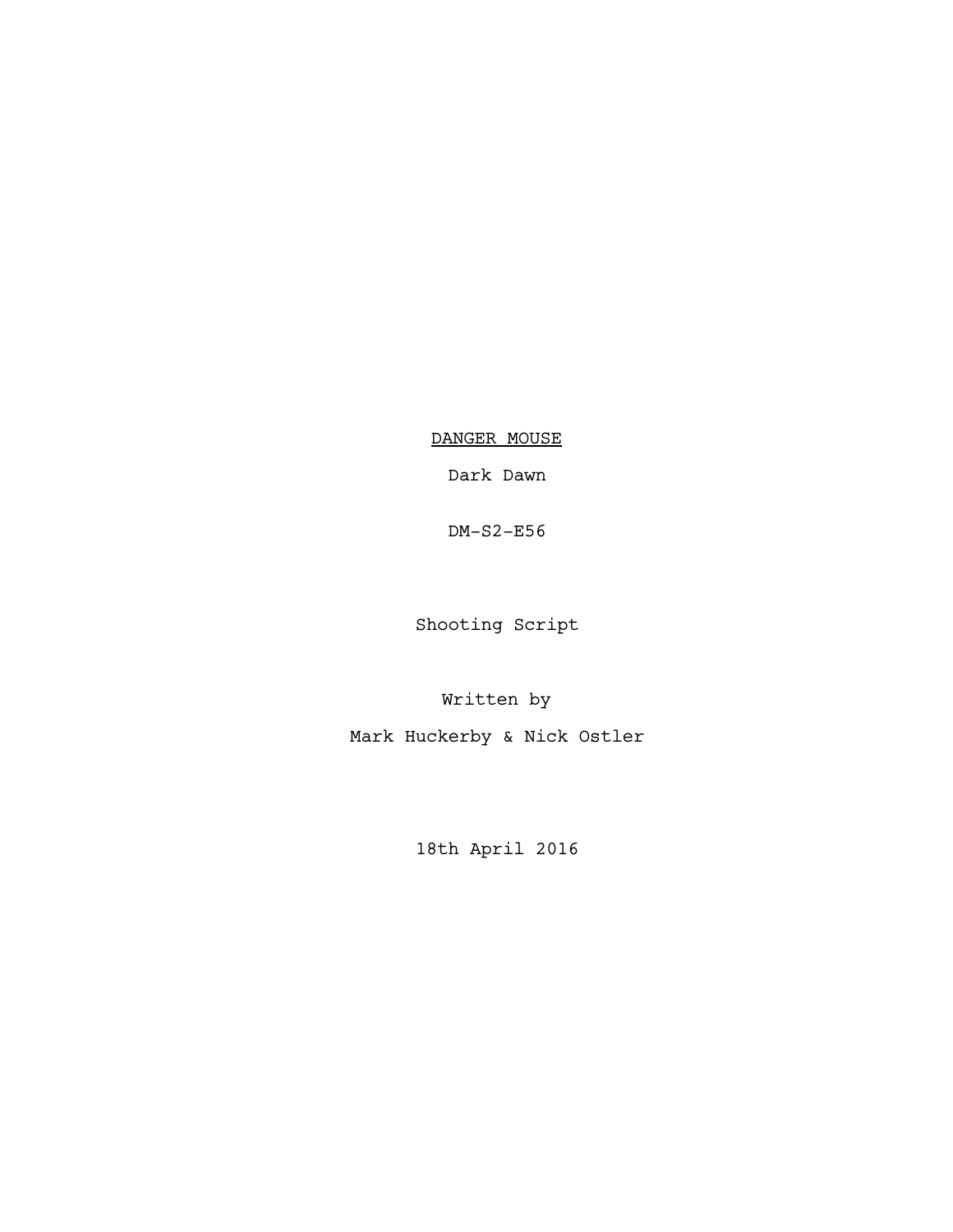| 1            | EXT. TRAFALGAR SQUARE - DAY                                                                                                                                                     | 1            |
|--------------|---------------------------------------------------------------------------------------------------------------------------------------------------------------------------------|--------------|
|              | Black cabs, red buses, commuters.                                                                                                                                               |              |
| $\mathbf{1}$ | NARRATOR (V.O.)<br>London. A normal, ordinary,<br>everyday-                                                                                                                     | $\mathbf{1}$ |
|              | A STAMPEDE OF RAINBOW PONIES sends cars and pedestrians<br>flying. <screams></screams>                                                                                          |              |
| 2            | NARRATOR (V.O.)<br>Stampede of ANGRY RAINBOW PONIES!?                                                                                                                           | 2            |
|              | DANGER MOUSE gallops in on the Danger Horse. PENFOLD, wearing<br>his Giraffe Warriors onesie, grips onto DM's waist.                                                            |              |
| 3            | PENFOLD<br>It's a bit early for all this,<br>isn't it, Chief? I haven't even had<br>my porridge.                                                                                | 3            |
| 4            | DANGER MOUSE<br>Evil doesn't have a snooze button,<br>Penfold!                                                                                                                  | 4            |
|              | They vault a car, chasing after the stampeding ponies and<br>Penfold grips DM's waist harder.                                                                                   |              |
| 5            | DANGER MOUSE (CONT'D)<br>(constricted)<br>A bit tight!                                                                                                                          | 5            |
| 6            | PENFOLD<br>Sorry. I'll cuddle Bernard instead.                                                                                                                                  | 6            |
|              | Penfold takes out his teddy bear, BERNARD, and cuddles him.                                                                                                                     |              |
|              | WHIP PAN TO SNUGGLES the giant teddy bear, who is hanging off<br>Nelson's Column, shooting out black rays of anger from the<br>black tiara on his head.                         |              |
| 7            | SNUGGLES<br>JOIN ME, FRIENDS! FEEL MY CUDDLY<br>RAGE!                                                                                                                           | 7            |
|              | He blasts a CHILD'S TEDDY BEAR. It leaps from its pram, blows<br>a raspberry at its owner and joins Snuggles. The child<br>$<$ BAWLS! $>$ .                                     |              |
|              | Two little teddy bears are trying to wrestle Big Mike, who<br>just giggles in response. As several more teddies run past,<br>Danger Mouse dismounts and squares up to Snuggles. |              |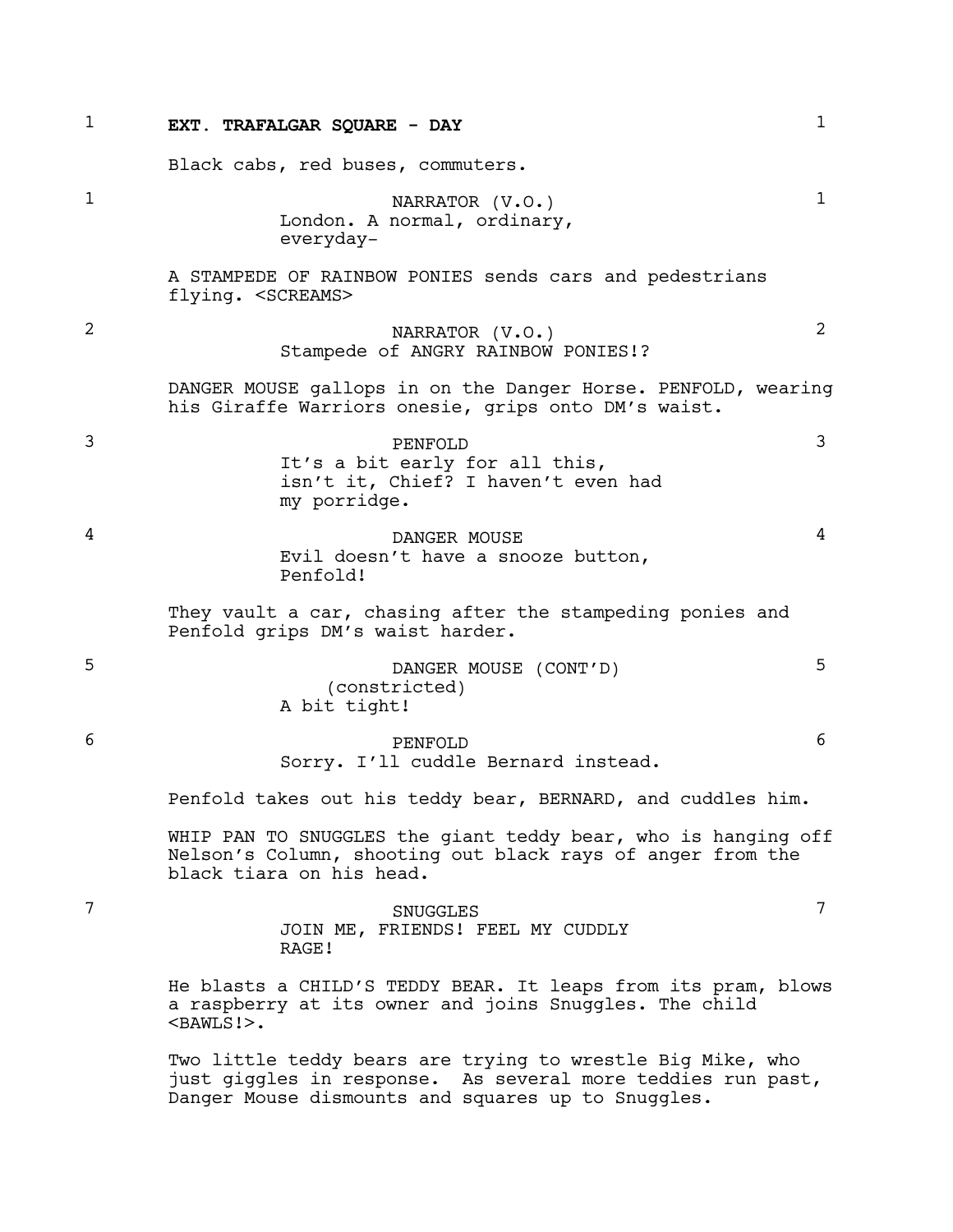8 DANGER MOUSE 8 Alright, Snuggles, I think someone needs a time out on the naughty step. And by 'someone' I mean you and by 'naughty step' I mean a maximum security prison. 9 SNUGGLES 9 I'll never surrender! I'll destroy anyone who isn't my friend! Do you want to be my friend? BE MY FRIEND! DM and Penfold look at each other, surprised. 10 SNUGGLES (CONT'D) 10 I don't care! I don't need you, I can make my own friends! ZAP! Snuggles aims a POWER RAY at Bernard who comes to life, leaps out of Penfold's arms and <GROWLS> at him. 11 PENFOLD 11 (gasps, stricken) Bernard? Snuggles jumps off Nelson's Column onto a rainbow pony and swings Bernard up behind him. They gallop off. 12 PENFOLD (CONT'D) 12 BERNARD?! Danger Mouse steps up, watching them go. 13 DANGER MOUSE 13 Let me handle it, Penfold. I know who's behind this. I'll simply summon the Danger Car and-NEEEYOW! The Danger Car races past, an irate Penfold at the wheel, standing up as he drives. 14 **PENFOLD** 14 NO ONE TAKES MY BERNARD! DM looks around, awkward. 15 DANGER MOUSE 15 Seat belt Penfold!!!! He <WHISTLES>, leaps on Danger Horse and takes chase.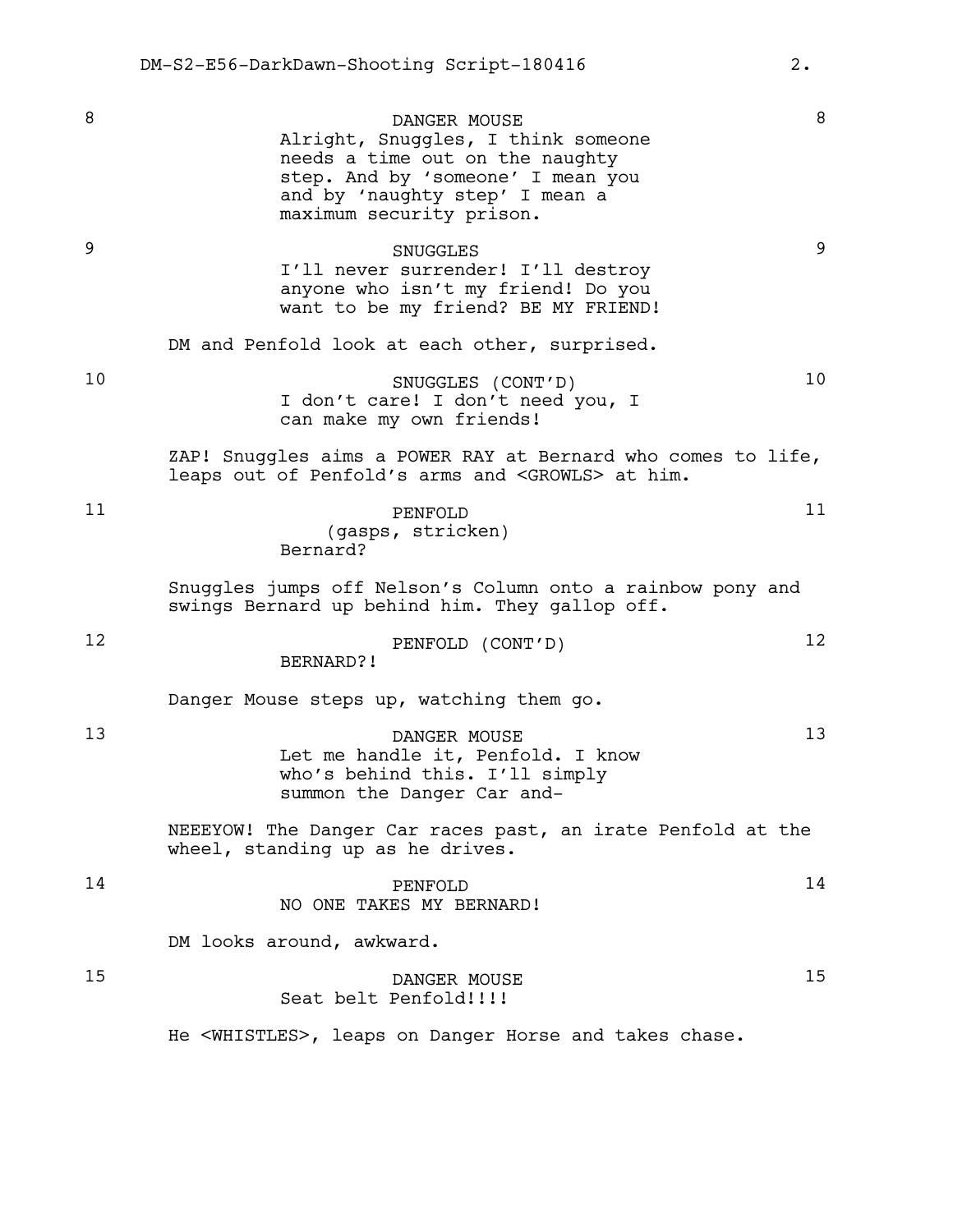#### 2 **EXT. PINK DAWN'S PLAY SET PALACE - DAY** 2

<CRASH!> Penfold drives the Danger Car through the gates, jumps out and stomps up to a bedroom door with a PICTURE OF PINK DAWN hanging on the door. Penfold pounds on the door.

16 PENFOLD 16 Pink Dawn? You open this door at once right now! He listens. No reply.

17 PENFOLD (CONT'D) 17

Right then. I'll... KICK IT DOWN!

He winds up to kick the door down.

#### 3 **INT. PINK DAWN'S NEW BEDROOM - DAY** 3

<CRASH> Penfold's feet fly smash through the door, but the rest of his body is on the other side. The door opens, revealing DM and the top half of Penfold stuck in the hole.

| 18 | DANGER MOUSE               | 18 |
|----|----------------------------|----|
|    | It wasn't locked, Penfold. |    |

19 PENFOLD 19 Thanks, Chief.

He falls out of the door with a thud.

20 DANGER MOUSE 20 Don't mention it-

Penfold pushes past and stamps into the room, angry.

21 PENFOLD 21 You've got some explaining to do, young lady!

> REVEAL - the room has changed. The girly pink accoutrements have been replaced by with GOTHIC TEENAGE PARAPHERNALIA.

## 22 DANGER MOUSE 22 Wait. Where's all the pink stuff?

A chair swings round to reveal PINK DAWN, but not as we know her. Black hair, moody fringe and a black dress adorn the allnew Dawn as she scribbles in her journal.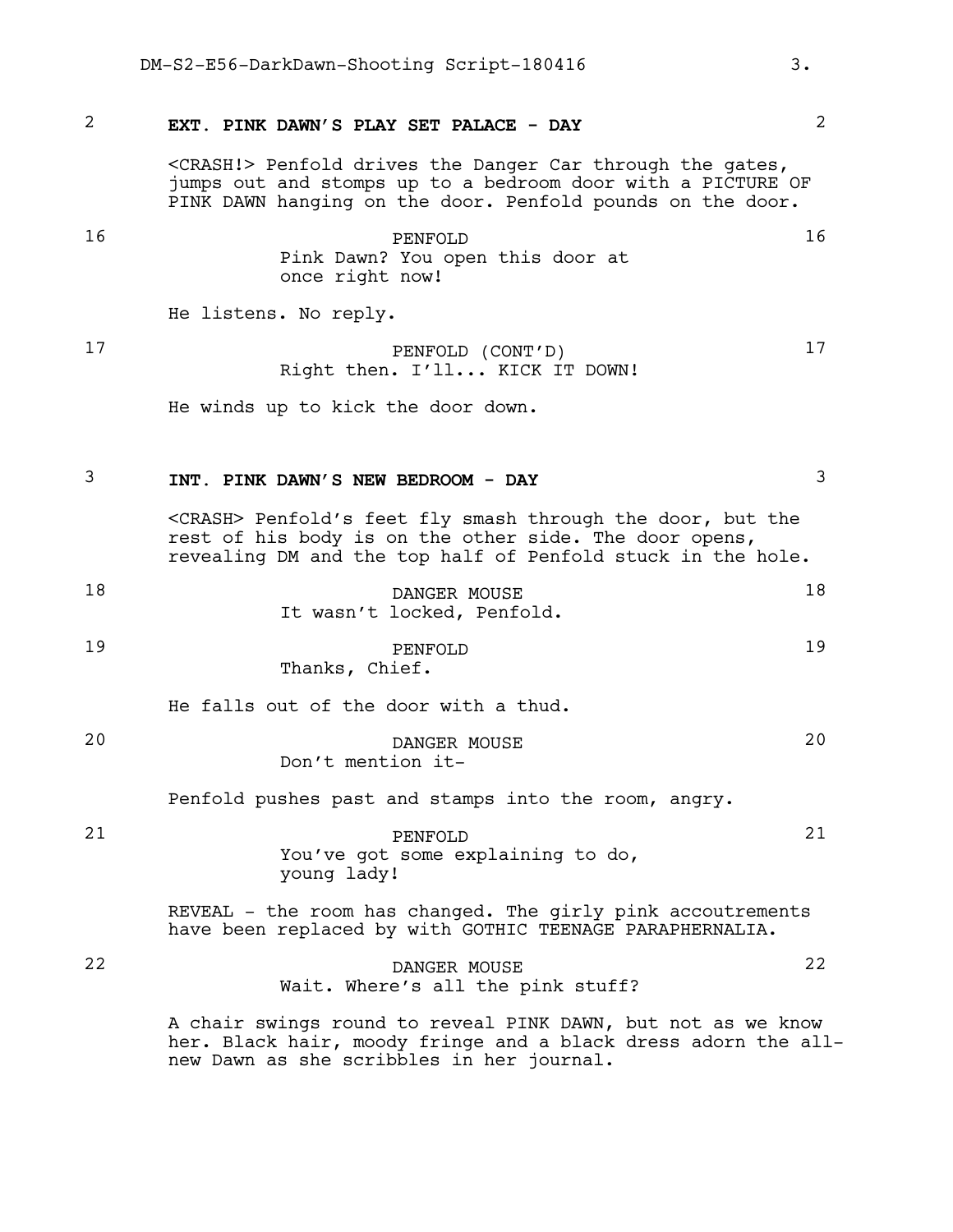| 23 | DAWN<br>Heard of privacy much!? Ugh, I hate<br>grown ups. GET OUT OF MY ROOM!                                                                                                             | 23 |
|----|-------------------------------------------------------------------------------------------------------------------------------------------------------------------------------------------|----|
| 24 | PENFOLD<br>Chief, something's changed. I think<br>she's                                                                                                                                   | 24 |
| 25 | DANGER MOUSE/PENFOLD<br>(with horror)<br>A TEENAGER!                                                                                                                                      | 25 |
| 26 | <b>NARRATOR</b><br>NO! Pink Dawn? A teenager? The only<br>thing worse than a super villain is<br>a teenager! And the only thing<br>worse than a teenager is a teen<br>aged super-villain! | 26 |
|    | ACT TWO                                                                                                                                                                                   |    |
| 27 | <b>DAWN</b><br>Now leave me alone before I, like,<br>flick my hair at you and stuff.                                                                                                      | 27 |
| 28 | DANGER MOUSE<br>I think we can handle that.                                                                                                                                               | 28 |
| 29 | <b>DAWN</b><br>Ugh.                                                                                                                                                                       | 29 |
|    | Dawn FLICKS her black fringe, emitting a black power-wave<br>that sends DM and Penfold flying into a side table, covering<br>them with teenage goth jewelry.                              |    |
| 30 | DANGER MOUSE/PENFOLD<br>Oof!                                                                                                                                                              | 30 |
|    | COLONEL K'S HOLOGRAM pops up in front of them.                                                                                                                                            |    |
| 31 | COLONEL K<br>Ah DM, Interesting new look.                                                                                                                                                 | 31 |
|    | They shake off the jewelry. Penfold, angry, stomps OOV.                                                                                                                                   |    |
| 32 | DANGER MOUSE<br>Just dealing with a villainous teen<br>tantrum Colonel. Looks like Pink<br>Dawn's grown up and abandoned her<br>toys.                                                     | 32 |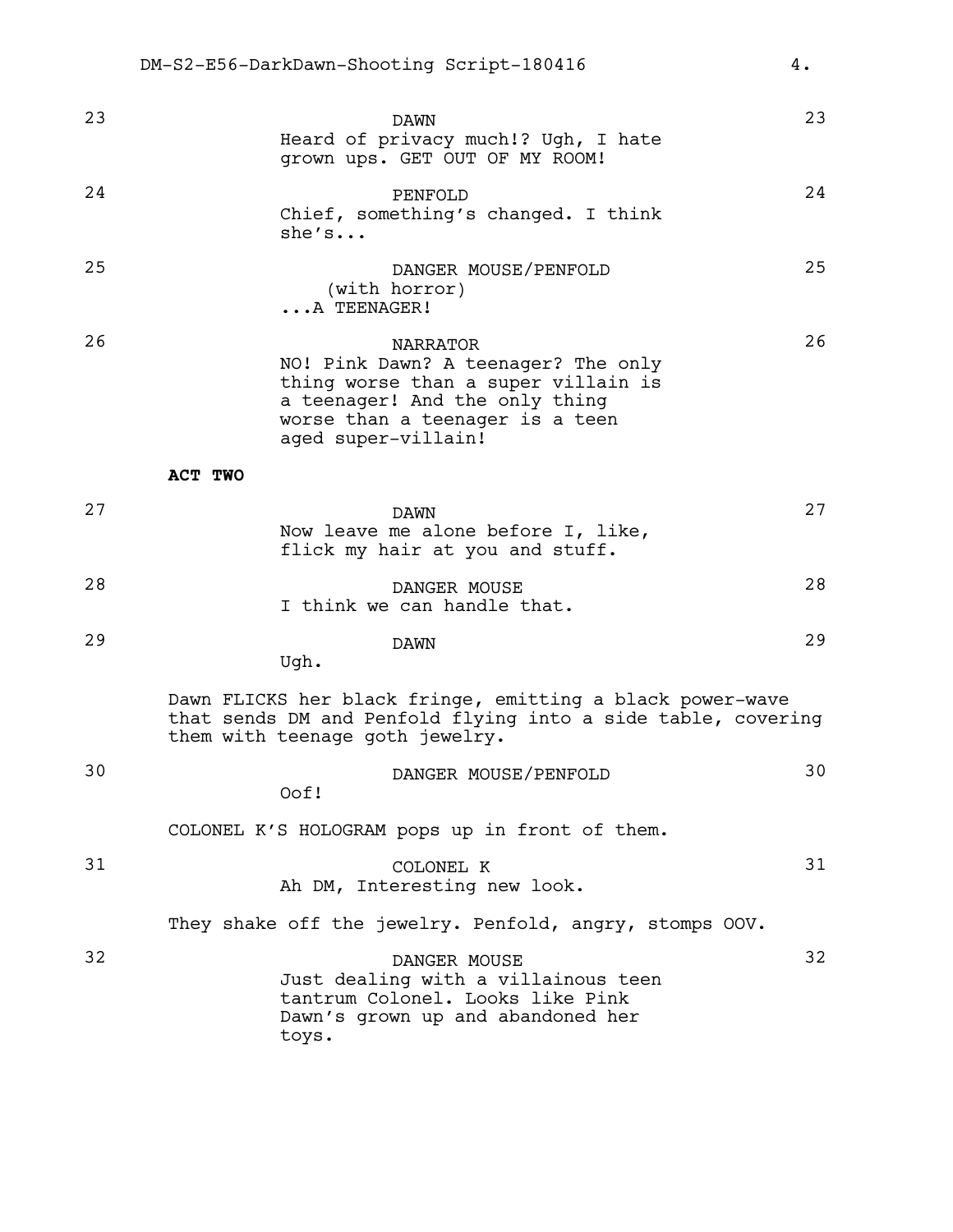| 33 | COLONEL K<br>Hm I wonder if that could be<br>connected to all the angry soft<br>toys rampaging across Britain?                                             | 33 |
|----|------------------------------------------------------------------------------------------------------------------------------------------------------------|----|
| 34 | DANGER MOUSE<br>Well, yes Colonel, obviously.                                                                                                              | 34 |
| 35 | COLONEL K<br>Drop everything and deal with it<br>DM! Major Mugsy has disappeared!                                                                          | 35 |
|    | He shows a picture of himself with a teddy in uniform.                                                                                                     |    |
| 36 | DANGER MOUSE<br>We're at Pink Dawn's right now sir.<br>Should have everything under<br>control in no time. Just needs a<br>bit of finesse and-             | 36 |
| 37 | PENFOLD (O.S.)<br>(shouting)<br>Now you listen here, Missy!                                                                                                | 37 |
| 38 | DANGER MOUSE<br>Excuse me Colonel.                                                                                                                         | 38 |
|    | DM joins Penfold who is angrily confronting Dawn.                                                                                                          |    |
| 39 | PENFOLD<br>Snuggles is out there causing<br>mayhem with your super-powered<br>tiara - and he's done something<br>terrible to my Bernard!                   | 39 |
| 40 | <b>DAWN</b><br>T.L.D.L. Too long, didn't listen.                                                                                                           | 40 |
|    | Dawn starts another super-powered hair flick.                                                                                                              |    |
| 41 | PENFOLD<br>Ooh 'eck!                                                                                                                                       | 41 |
|    | He grabs the POETRY JOURNAL from her desk and uses it to<br>shield himself from the blast, but is still blown across the<br>room into Danger Mouse's arms. |    |
| 42 | DANGER MOUSE/PENFOLD<br>OOF!                                                                                                                               | 42 |
|    | Penfold pulls the journal off his face and reads.                                                                                                          |    |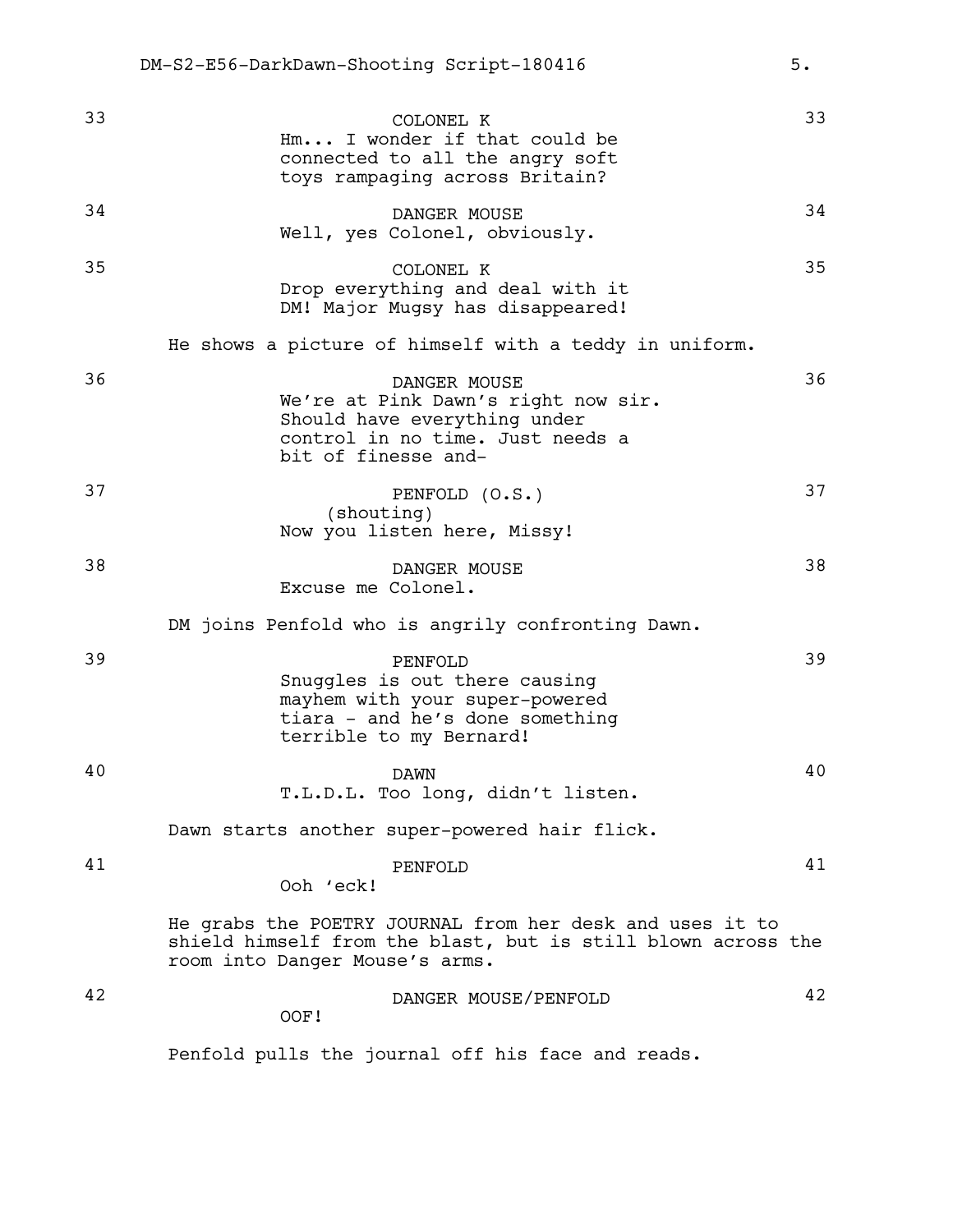43 PENFOLD 43 "Life is a hole. Like the darkness in my soul. I am alone. Even the charge is out on my phone." (emotionally to camera) It's rather moving actually-Dawn snatches it off him. 44 DAWN 244 Don't read that! Ugh, so embarrassing. 45 DANGER MOUSE 45 (to himself) Hm, doesn't like being embarrassed... (louder) Come on Penfold. We'll just tell everyone the teddies are Dawn's. Penfold, gloomy, slopes after DM towards the door. Dawn jumps in front of them. 46 DAWN 26 WAIT! You can't. I'll look like such a like baby and stuff. 47 DANGER MOUSE 47 Then do the sensible adult thing and help us fight these teddy bears! Hm, doesn't sound quite as adult when you say it out loud. 48 DAWN 28 Tsch. FIIIINE. Dawn rolls her eyes and winds up for as hair flick. DM and Penfold look at each other alarmed. 49 DANGER MOUSE/PENFOLD 49 HAIR FLICK! And dive for cover as she hair-flicks. 4 **EXT. LONDON - DAY** 4 PAN DOWN TO the fog-shrouded bridge. 50 NARRATOR (V.O.) 50 And so our heroes arrange a rendezvous- Is that fog? Tut! Oh! (MORE)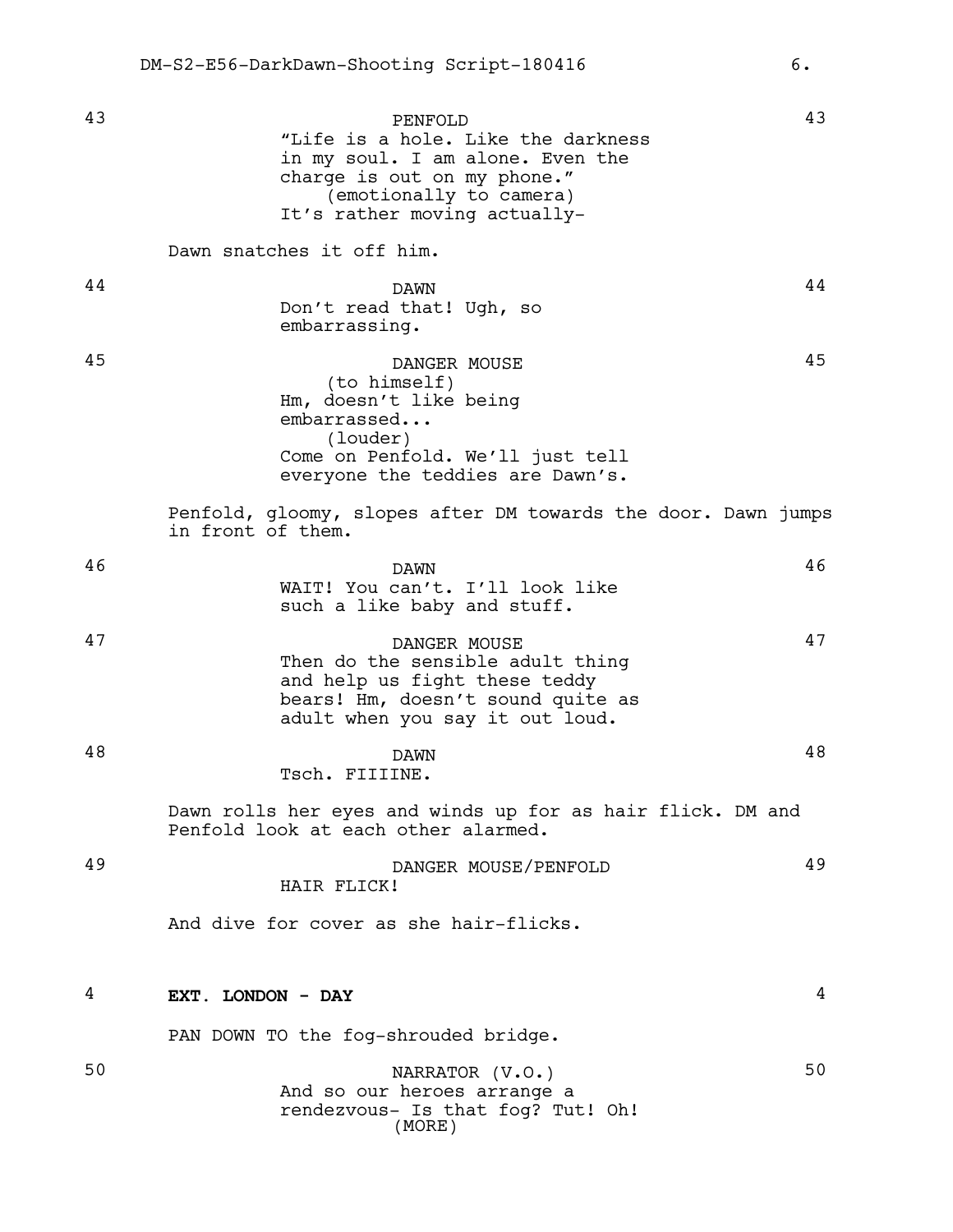That's 20 minutes on my home journey! NARRATOR (V.O.) (CONT'D)

Danger Mouse appears holding a smoke machine, that's pumping out fog.

| 51 | DANGER MOUSE<br>We're just creating a bit of<br>atmosphere!                                                                | 51 |
|----|----------------------------------------------------------------------------------------------------------------------------|----|
| 52 | <b>NARRATOR</b><br>Oh sorry, carry on.                                                                                     | 52 |
| 53 | PENFOLD<br>What am I going to do if I don't<br>get Bernard back chief?                                                     | 53 |
| 54 | DANGER MOUSE<br>I don't know? Get another one?                                                                             | 54 |
|    | Penfold wails.                                                                                                             |    |
| 55 | DANGER MOUSE (CONT'D)<br>Don't worry, Penfold I'm sure Dawn<br>will convince Snuggles to put<br>everything back to normal. | 55 |
|    | Snuggles, Bernard and some of his toy army peer through the<br>fog at one end of the bridge.                               |    |
|    | Dawn steps out of the fog at the other end of the bridge.                                                                  |    |
| 56 | <b>SNUGGLES</b><br>(briefly excited)<br>DAWN!<br>(remembers he's angry)<br>Pfff, 'hello'. You look, whatever.              | 56 |
|    | Dawn hears DM's voice in her earpiece. He's hiding in the fog<br>with an anxious Penfold.                                  |    |
| 57 | DANGER MOUSE (OVER EARPIECE)<br>Remember, Dawn, just tell him what<br>he wants to hear.                                    | 57 |
| 58 | PENFOLD (OVER EARPIECE)<br>Is Bernard there, can you see him?                                                              | 58 |
| 59 | DANGER MOUSE (OVER EARPIECE)<br>Penfold, get off the microphone!                                                           | 59 |
| 60 | <b>SNUGGLES</b><br>Well? I'm waiting?                                                                                      | 60 |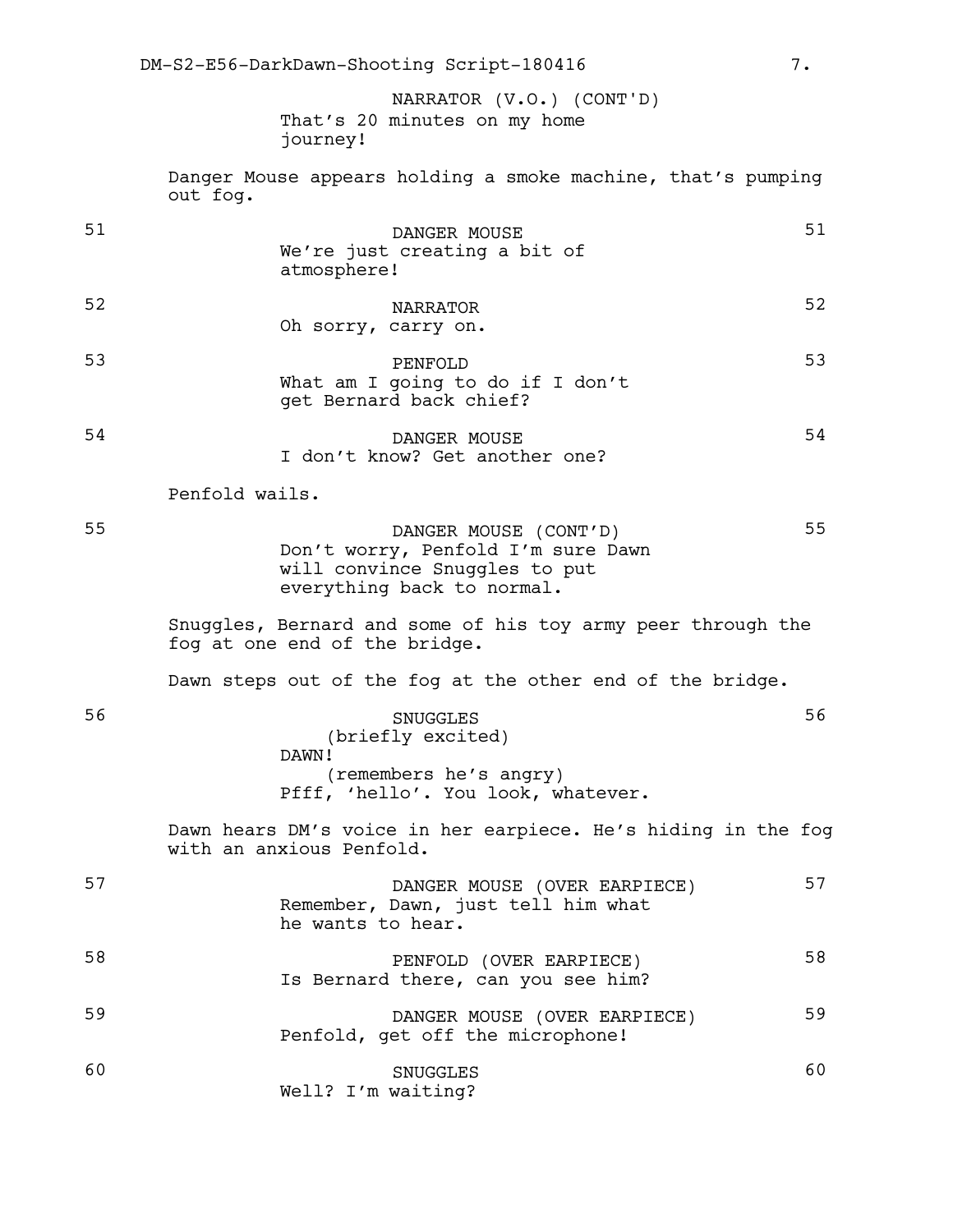|    | With DM and Penfold, DM is whispering into a microphone.                                                                               |    |
|----|----------------------------------------------------------------------------------------------------------------------------------------|----|
| 61 | DANGER MOUSE<br>Repeat after me Dawn "I'm really<br>sorry I was mean to you, Snuggles.<br>Please stop scaring people."                 | 61 |
|    | Penfold is in near tears and tapping DM's arm. DM sighs.                                                                               |    |
| 62 | DANGER MOUSE (CONT'D)<br>And please give Bernard back.                                                                                 | 62 |
|    | With Dawn and Snuggles                                                                                                                 |    |
| 63 | <b>DAWN</b><br>(robotic, fast)<br>I'm really sorry I was mean to you.<br>Boo hoo. Please stop scaring<br>people. And give Barney back. | 63 |
| 64 | PENFOLD (OFF, IN DISTANCE)<br>BERNARD!                                                                                                 | 64 |
|    | Snuggles seems unsure.                                                                                                                 |    |
|    | Intercutting between DM and Dawn                                                                                                       |    |
| 65 | DANGER MOUSE<br>Say it like you mean it!                                                                                               | 65 |
| 66 | <b>DAWN</b><br>Say it like you mean it!                                                                                                | 66 |
| 67 | <b>SNUGGLES</b><br>Huh?                                                                                                                | 67 |
| 68 | DANGER MOUSE<br>Nothing!                                                                                                               | 68 |
| 69 | <b>DAWN</b><br>Nothing.                                                                                                                | 69 |
| 70 | <b>SNUGGLES</b><br>Okay, I'll send the toys home, but<br>only if you say 'pretty please'.                                              | 70 |
| 71 | DANGER MOUSE<br>Great! Just say it, Dawn!                                                                                              | 71 |
| 72 | <b>DAWN</b><br>Pr- Pr- Prrrrrr- UGH!                                                                                                   | 72 |

Dawn hair-flicks, knocking Snuggles and the toys over.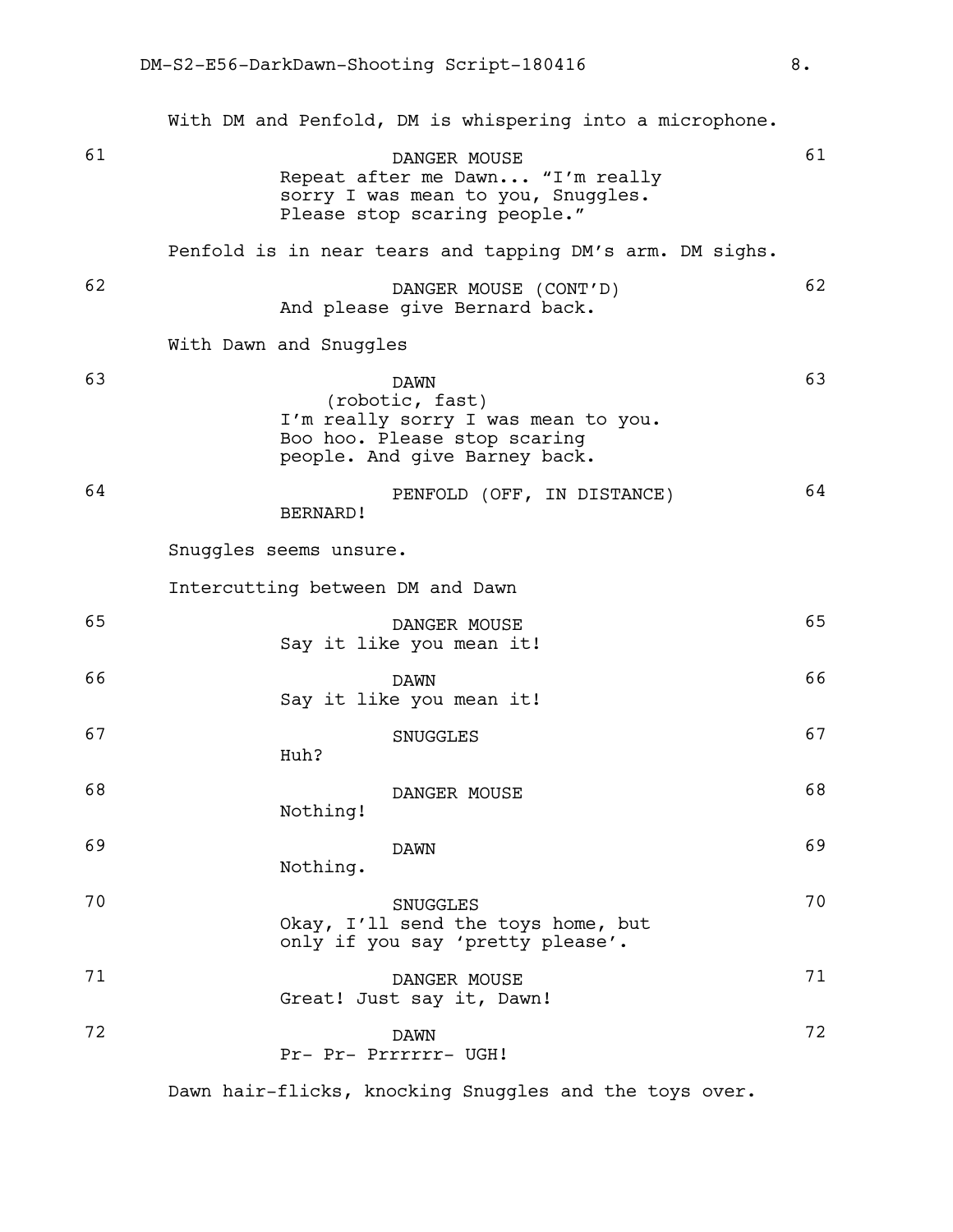| 73 | <b>SNUGGLES</b><br>OOF!                                                                                                                                                    | 73 |
|----|----------------------------------------------------------------------------------------------------------------------------------------------------------------------------|----|
|    | And dispersing the fog, revealing Danger Mouse.                                                                                                                            |    |
| 74 | DANGER MOUSE<br>Ah.                                                                                                                                                        | 74 |
| 75 | <b>SNUGGLES</b><br>DANGER MOUSE?! What is this?                                                                                                                            | 75 |
| 76 | <b>DAWN</b><br>Ugh, you're such a baby toy. I<br>don't want you back. I don't care<br>if I never see you again!                                                            | 76 |
|    | Snuggles <gasps>, heart-broken again. His toy friends are<br/>outraged.</gasps>                                                                                            |    |
|    | Penfold breaks ranks and runs towards Bernard.                                                                                                                             |    |
| 77 | PENFOLD<br>Don't worry chief! Bernard will<br>listen to reason!                                                                                                            | 77 |
|    | Bernard turns on the approaching Penfold, <growling>.</growling>                                                                                                           |    |
|    | Penfold races back past DM.                                                                                                                                                |    |
| 78 | PENFOLD (CONT'D)<br>There's no reasoning with him!                                                                                                                         | 78 |
|    | Snuggles grows angry as he rises up, his face darkening                                                                                                                    |    |
| 79 | <b>SNUGGLES</b><br>No more Mr. Nice Snuggles. ALL WILL<br>FEEL MY PAIN!                                                                                                    | 79 |
| 5  | EXT. LONDON STREETS - DAY                                                                                                                                                  | 5  |
|    | Snuggles rampages through the streets <roaring> and blasting<br/>every soft toy in sight.</roaring>                                                                        |    |
| 80 | DANGER MOUSE<br>Well, that could have gone better.                                                                                                                         | 80 |
|    | Teddies leap from the arms of distraught children, run from<br>houses and break out of shop windows, joining his growing<br>army and leaving a trail of devastated owners. |    |
|    | DM and a depressed Penfold race after them in the Danger Car.                                                                                                              |    |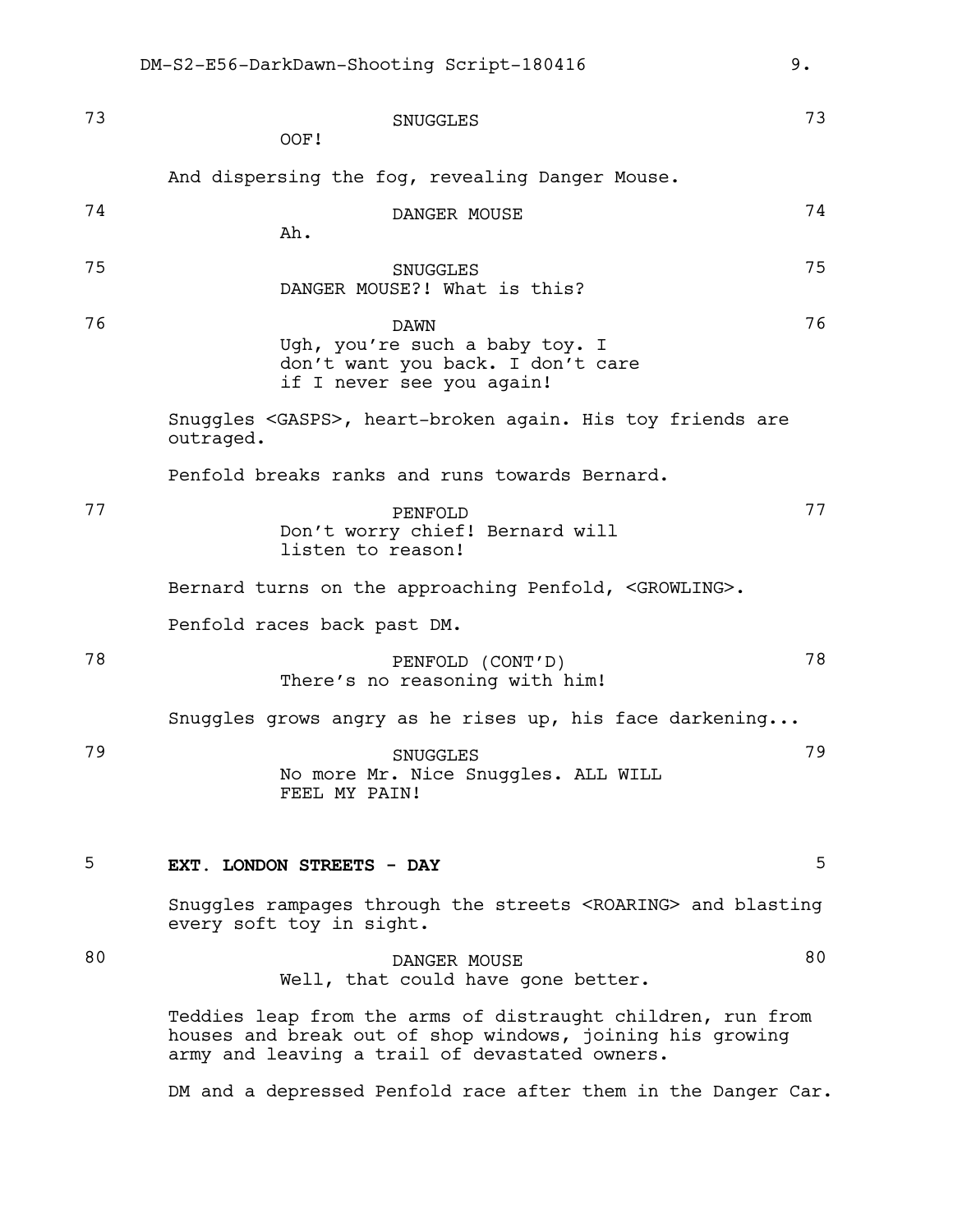81 BENFOLD 81 Bernard! Bernard! Who's going to hug me now?! He looks hopefully at DM. 82 DANGER MOUSE 82 Bit busy saving the world Penfold. Honestly, a few lost teddies and everyone falls to pieces. At least I can rely on the Professor to keep a level head. Profess-PROFESSOR SQUAWKENCLUCK comes onscreen - she is turning the Lab upsidedown, weeping with such emotion that she is completely incomprehensible. Snot-bubble level bawling. 83 PROFESSOR SOUAWKENCLUCK 83 (INCOMPREHENSIBLE BABBLE) 84 DANGER MOUSE 84 Sorry Professor, what was that?... 85 PENFOLD 85 I think she's speaking Spanish. She picks up a keyboard and types, still bawl-babbling. 86 DANGER MOUSE 86 Wait, she's typing something. He activates his eye-patch and reads the message. 87 **DANGER MOUSE** (CONT'D) 87 'Professor Donkey' is gone! My life ruined. DM hangs up. 88 DANGER MOUSE (CONT'D) 88 Looks like we're on our own, Penfo-Oh good grief. Penfold has wadded up his jacket and is cradling it like a baby. 89 PENFOLD 89 You'll be my new baby bear now, Jacket. I'll call you Jacky. 90 DANGER MOUSE 90

Getting a bit weird now Penfold.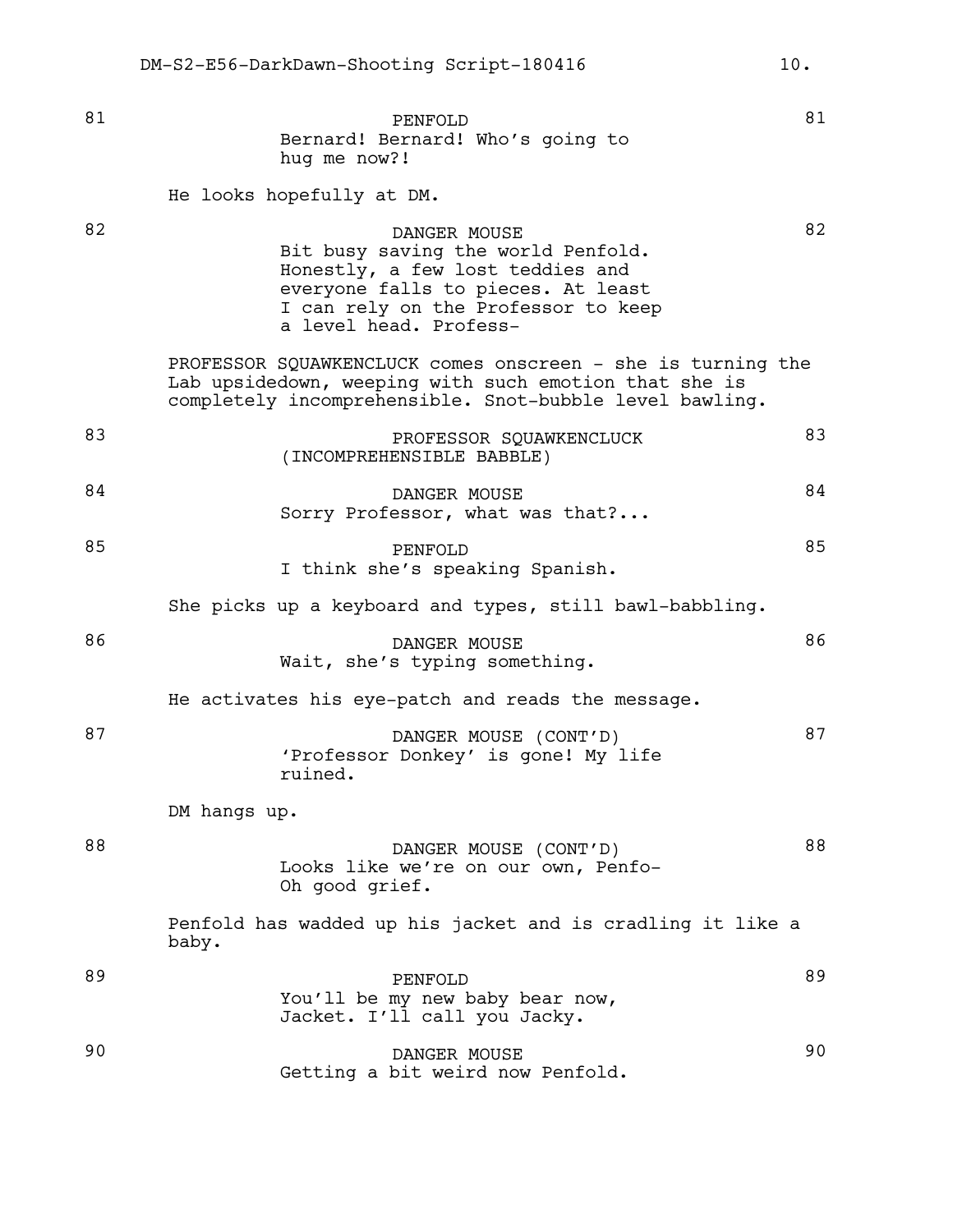6 **EXT. LONDON - HOUSES OF PARLIAMENT - DAY** 6 Snuggles blasts some MPs, whose briefcases fall open, revealing teddy bears which join his ranks to their distress. 91 MARRATOR (V.O.) 91 It looks like there's no stopping Snuggles. But honestly, isn't everyone a little old for teddies? Snuggles turns TO CAMERA and blasts us with his rays. A SILHOUETTE OF A TEDDY jumps up on screen and runs off. 92 NARRATOR (V.O.) 92 Mickey Phone! Mickey Phone! Wah!!! The Danger Car flies in. Penfold <br/>blubbing>. 93 DANGER MOUSE 93 I-patch, scan for targets. I-patch POV plots a course through all the rampaging teddies. 94 DANGER MOUSE (CONT'D) 94 I can still contain them, just as long as things don't get any worse. Snuggles appears on screens everywhere, angry and emotional. 95 SNUGGLES 95 By the way, if anyone's wondering who's to blame, it's HER! Embarrassing photos of Dawn on every screen - in her supergirly phase, cuddling Snuggles, having teddy tea parties etc. 96 SNUGGLES (CONT'D) 96 She used to love me! She used to dress me in ribbons and bows. I was her special bear! 97 DANGER MOUSE 97 Uh-oh! 98 DAWN (O.S.) 98 NOOOOOOOOOOOOOOOOOO!!!!! **ACT THREE**

> BLACK STORM CLOUDS rolls over the horizon as GOTH DAWN streaks into sight, hovering on black power beams.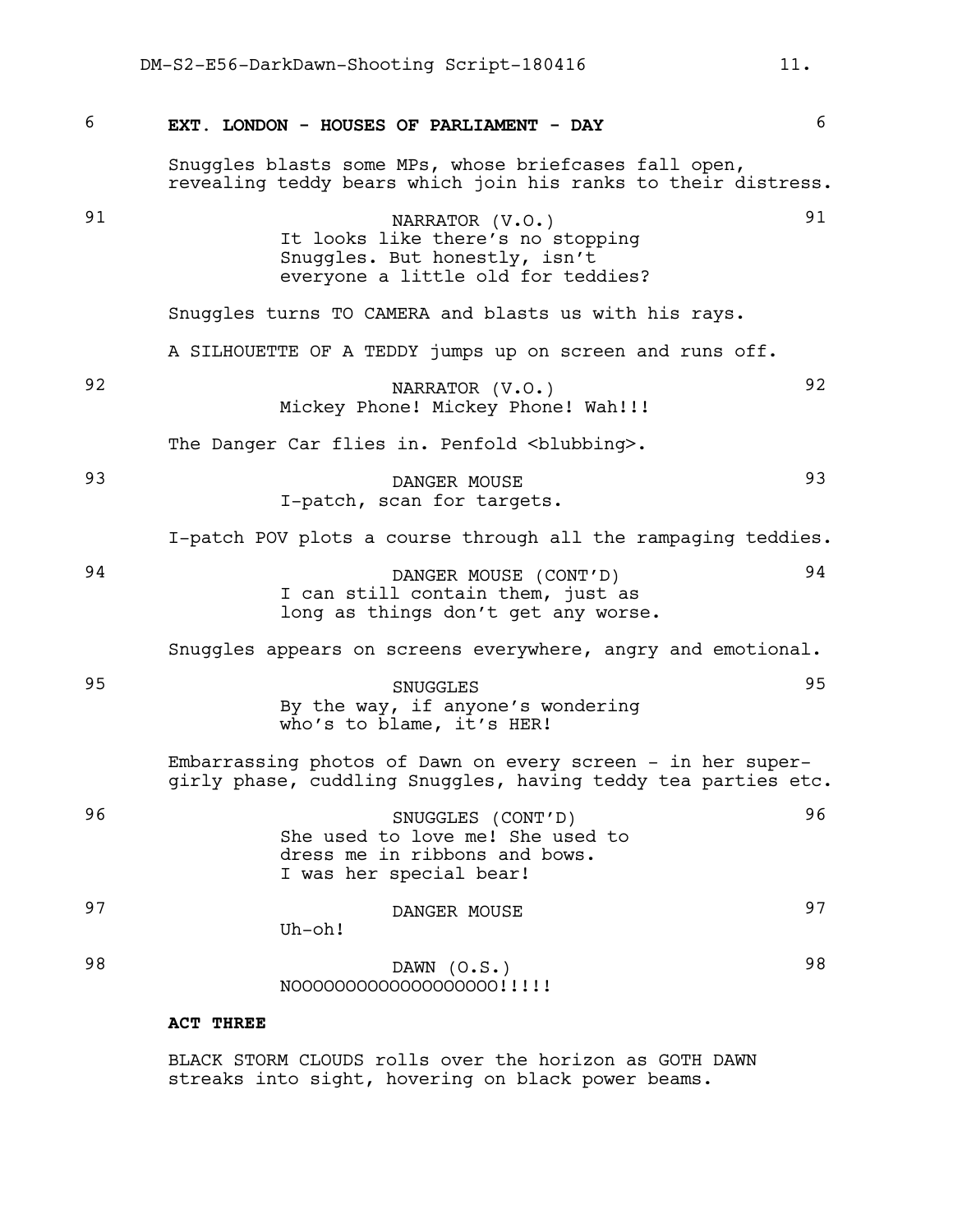| 99  | DAWN (CONT'D)<br>STOP MAKING ME LOOK SILLY!                                                                                                                                                                                      | 99  |
|-----|----------------------------------------------------------------------------------------------------------------------------------------------------------------------------------------------------------------------------------|-----|
| 100 | DANGER MOUSE<br>If you don't like silly, you chose<br>the wrong show.                                                                                                                                                            | 100 |
|     | DM makes evasive manoeuvres as Dawn hair-flicks, sending<br>waves of black doom all over the city.                                                                                                                               |     |
|     | <screams> as shiny skyscrapers are turned black and gloomy,<br/>traffic lights are turned black, pedestrians on a zebra<br/>crossing are forced to flee as the white stripes turn black<br/>and the cars drive across.</screams> |     |
| 101 | NARRATOR (V.O.)<br>(still sad)<br>Can Danger Mouse stop our villains<br>(sniff) before they turn London<br>into a gloomy, unfriendly place?<br>You know (sniff), more than usual.                                                | 101 |
|     | DM continues to pilot them around black rays and dodge<br>attacking teddies, under the following:                                                                                                                                |     |
| 102 | PENFOLD<br>You'll never understand Chief. You<br>never lost someone you care about<br>more than anything in the world.                                                                                                           | 102 |
| 103 | DANGER MOUSE<br>I nearly lose my best friend every<br>week! It's the thing that drives<br>me. And his name is Penfold.                                                                                                           | 103 |
| 104 | PENFOLD<br>Oh. So not only is Bernard gone,<br>but now I find you've got another<br>friend called Penfold who's more<br>important to you than I am! <weeps></weeps>                                                              | 104 |
| 105 | DANGER MOUSE<br>Good grief.                                                                                                                                                                                                      | 105 |
|     | <zap!> the Car is blasted, turning it black.</zap!>                                                                                                                                                                              |     |

# 7 **EXT. BIG BEN - CONTINUOUS** 7

Snuggles (with Bernard) scales Big Ben like a cuddly King Kong. Dawn rises next to him, both powering up their black rays, ready to obliterate each other.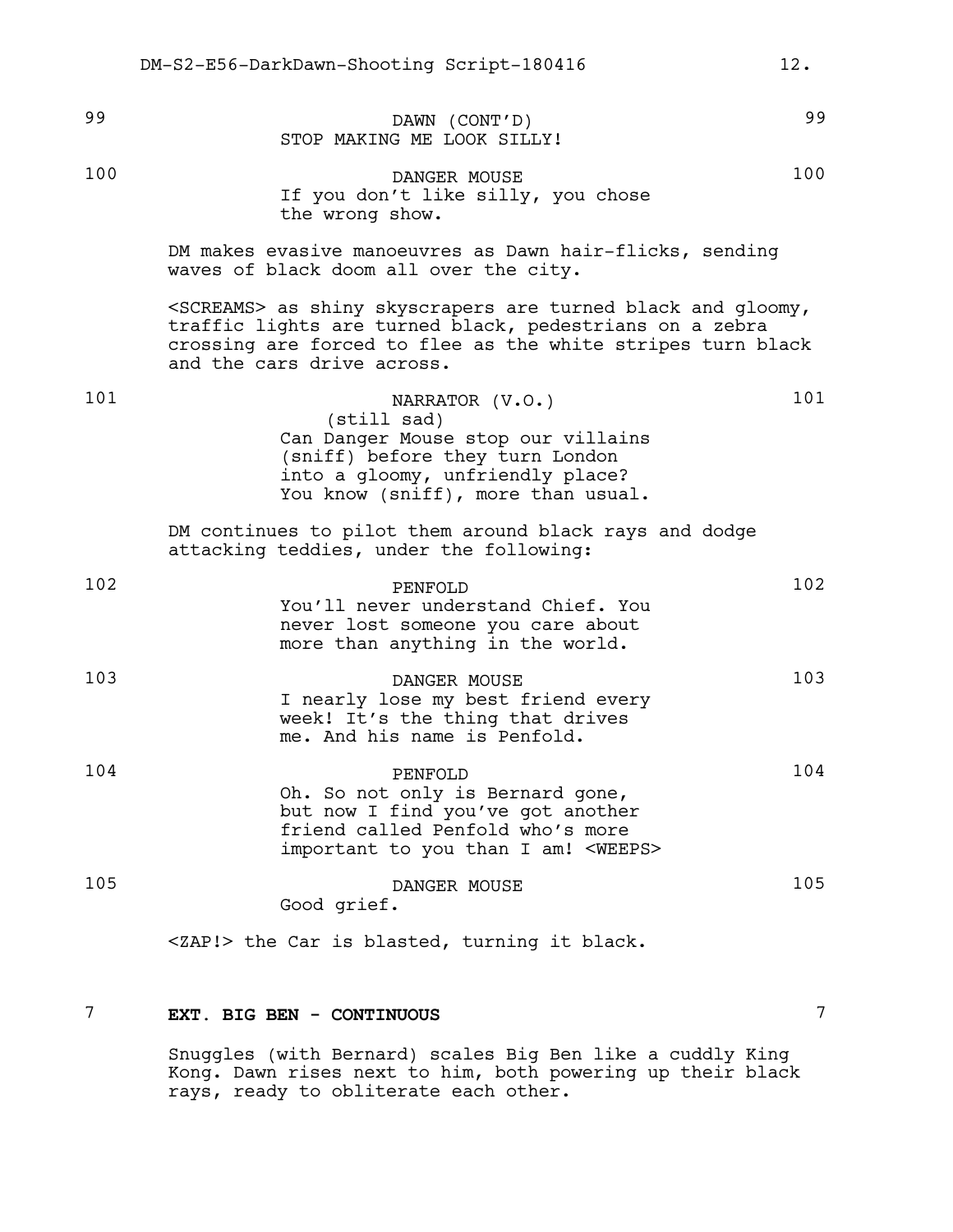| 106 | SNUGGLES<br>AAAAAAAAAAAAAH!!                                                                                                   | 106 |
|-----|--------------------------------------------------------------------------------------------------------------------------------|-----|
| 107 | <b>DAWN</b><br>the contract of the contract of the contract of the contract of the contract of the contract of the contract of | 107 |

### AAAAAAAAAAAAAH!!

The Danger Car screeches in between them and hovers there. DM leaps onto the bonnet and holds up his hands.

| 108 | DANGER MOUSE<br>WAIT! I know you're both upset, but<br>things change. People change.<br>Teddies change! | 108 |
|-----|---------------------------------------------------------------------------------------------------------|-----|
| 109 | PENFOLD<br>I don't want them to!                                                                        | 109 |

| 110 | DANGER MOUSE                      | 110 |
|-----|-----------------------------------|-----|
|     | Not helping, Penfold What I'm     |     |
|     | saying is, if you love something, |     |
|     | you have to set it free!          |     |

Dawn and Snuggles look at each other, thoughtful. Beat.

111 DAWN/SNUGGLES 111

Nah.

Danger Mouse dives clear as Snuggles and Dawn blast each other. <ZAP! ZAP! ZAP!>

Bernard loses his grip on Big Ben and plummets away.

| 112            |         | $\sim$ |
|----------------|---------|--------|
|                | PENFOLD |        |
| <b>BERNARD</b> |         |        |

Penfold leaps from the hovering Car and falls after him.

| 113 |          | DANGER MOUSE |  | 113 |
|-----|----------|--------------|--|-----|
|     | PENFOLD! |              |  |     |

DM leaps after him, but collides with Dawn, who spirals out of control, crashing into Snuggles. The three dangle from the clock face and can only watch as Penfold grabs a surprised Bernard with the ground approaching fast! At the very last moment Penfold pops open a parachute! They land on the ground and Penfold releases his grip on Bernard.

| 114 | PENFOLD.                          | 114 |
|-----|-----------------------------------|-----|
|     | It's okay, Bernard. You go. I can |     |
|     | learn to live without you!        |     |
|     |                                   |     |

Bernard's frown lifts... and he runs into Penfold's arms! They both <BURST INTO TEARS>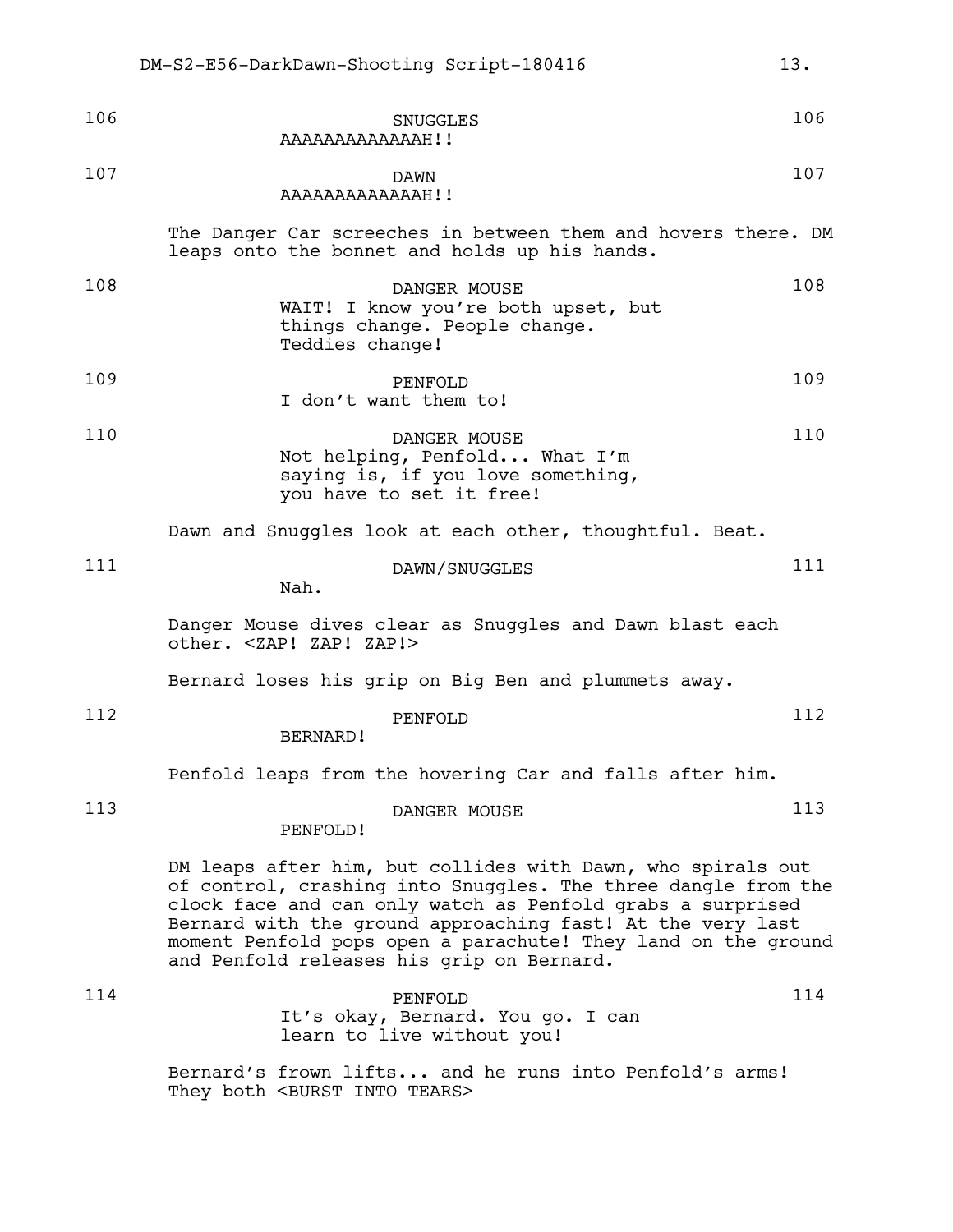ABOVE THEM, ON BIG BEN Danger Mouse, Snuggles and Dawn are all moved by what they see... then embarrassed 115 **115** DANGER MOUSE/SNUGGLES/DAWN 115 Ahem, something in my eye/The wind's making my eyes water/Minor tear duct infection Snuggles and Dawn look at each other. DM is in the middle. 116 SNUGGLES 116 I'M SORRY I WAS SO ANGRY! 117 **DAWN** 117 Me tooo!!! Dawn takes the Tiara and puts it on, turning back into Pink Dawn. They hug, crushing DM - he manages to squeeze out of the middle of their embrace. 118 DANGER MOUSE 118 I'll just... give you some space... ON THE GROUND Bernard turns back into just a teddy and falls into Penfold's arms, as Danger Mouse lands next to them. 119 DANGER MOUSE (CONT'D) 119 Looks like it all ended happily ever after for once Penfold. In B/G Dawn and Snuggles fly away spreading rainbows across the sky. 120 DANGER MOUSE (CONT'D) 120 Thank goodness as angry Bernard was quite creepy. 121 **PENFOLD** 121 (gasps) Chief! Penfold covers Bernard's ears. 122 **DANGER MOUSE** 122 All that's left is for the Narrator to sum up what we're all feeling

with a few heart-felt words.